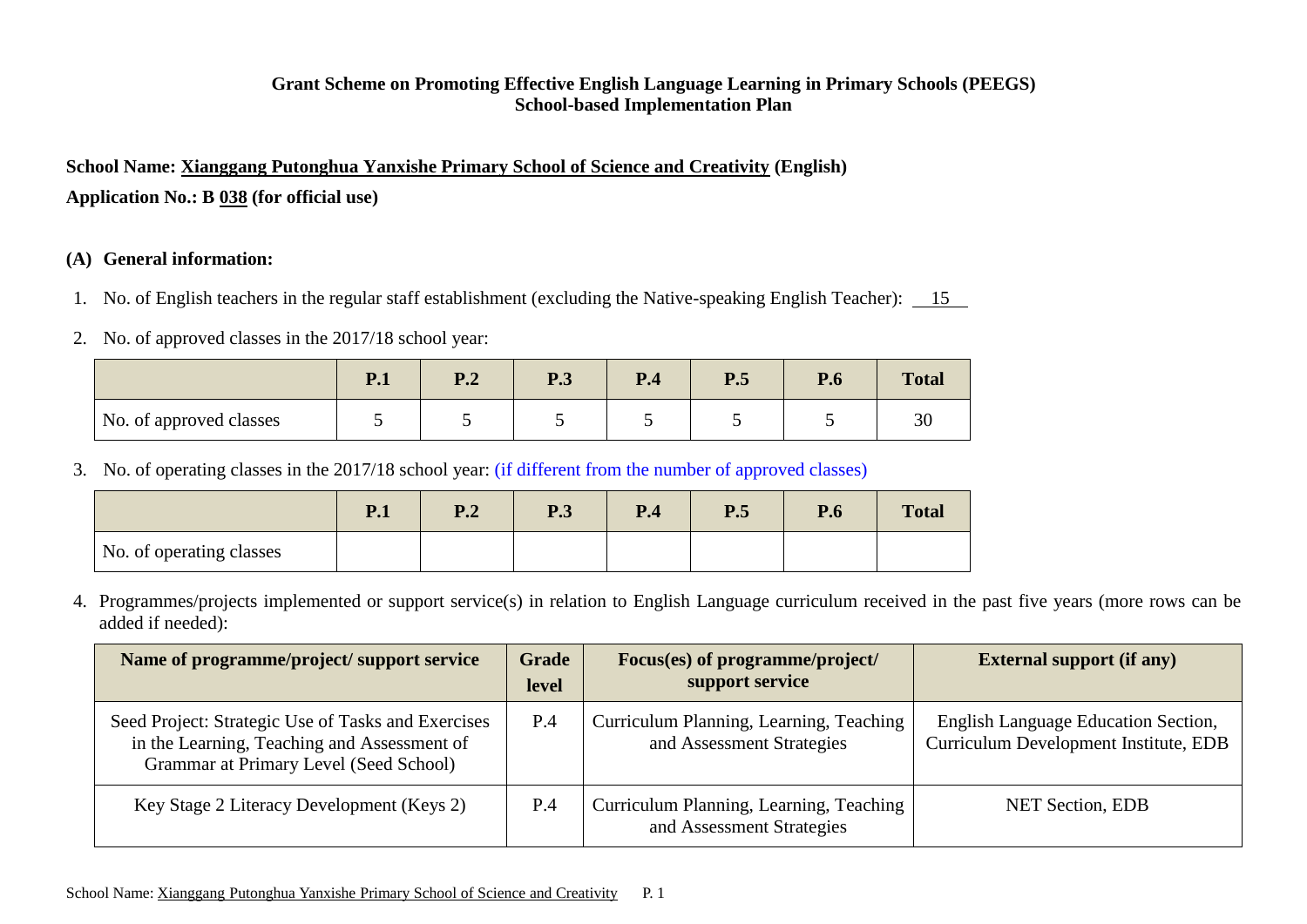### **(B) SWOT Analysis related to the learning and teaching of English:**

| <b>Strengths</b>                                                                                                                                                                                                                                                                                                                                                                                                                                                                                                                                                                                                                                                                                                                                                                                                                                      | <b>Opportunities</b>                                                                                                                                                                                                            |
|-------------------------------------------------------------------------------------------------------------------------------------------------------------------------------------------------------------------------------------------------------------------------------------------------------------------------------------------------------------------------------------------------------------------------------------------------------------------------------------------------------------------------------------------------------------------------------------------------------------------------------------------------------------------------------------------------------------------------------------------------------------------------------------------------------------------------------------------------------|---------------------------------------------------------------------------------------------------------------------------------------------------------------------------------------------------------------------------------|
| 1. English panel chairs are enthusiastic.<br>2. A culture of collaboration and sharing has been developed among teachers and the<br>NETs through co-planning meetings for reading cycles, PLP-R and school-based 2.<br>curriculum tailoring programmes.<br>3. An English-rich environment has been successfully created in the campus by the<br>NETs and LETs.<br>4. Teachers' professional growth is enhanced by co-planning meetings, peer lesson<br>observation, sharing among teachers and professional development workshops.<br>School climate and a team of potential and hardworking English teachers are<br>5.<br>conducive to effective professional enhancement.<br>6. Opportunities to extend learning beyond the classroom are created through<br>school-based English programmes (e.g. English Camp, English Week, English Fun<br>Day). | The NETs and ELTA provide valuable support for<br>1.<br>curriculum development work.<br>Panel chairs enjoy flexibility and<br>autonomy in<br>school-based curriculum planning, priority setting and<br>deployment of resources. |
| <b>Weaknesses</b>                                                                                                                                                                                                                                                                                                                                                                                                                                                                                                                                                                                                                                                                                                                                                                                                                                     | <b>Threats</b>                                                                                                                                                                                                                  |
| Students lack reading skills to construct meaning from texts as evidenced by TSA<br>1.<br>results, internal assessments and classroom performance.<br>Individual differences among students are great. It takes teachers a lot of time to<br>tailor the curriculum to suit students' diverse needs.<br>Some students are not interested in English and lack confidence in using the<br>3.<br>language for communicative purpose.                                                                                                                                                                                                                                                                                                                                                                                                                      | 1. Quite a number of students lack sufficient parental<br>guidance and their family cannot provide them with a<br>favourable environment for English learning.<br>2. Competition from neighbouring schools is keen.             |

### **(C) Measure(s) taken through the grant under the English Enhancement Grant Scheme for Primary Schools, if any: (More rows can be added, if needed.)**

| <b>Area</b> (s) of Development | Usage(s) of the grant                       | <b>Grade Level</b> |
|--------------------------------|---------------------------------------------|--------------------|
| Literacy Programme for KS2     | Employ a full-time supply teacher           | P.4-6              |
|                                | 2. Purchase learning and teaching resources |                    |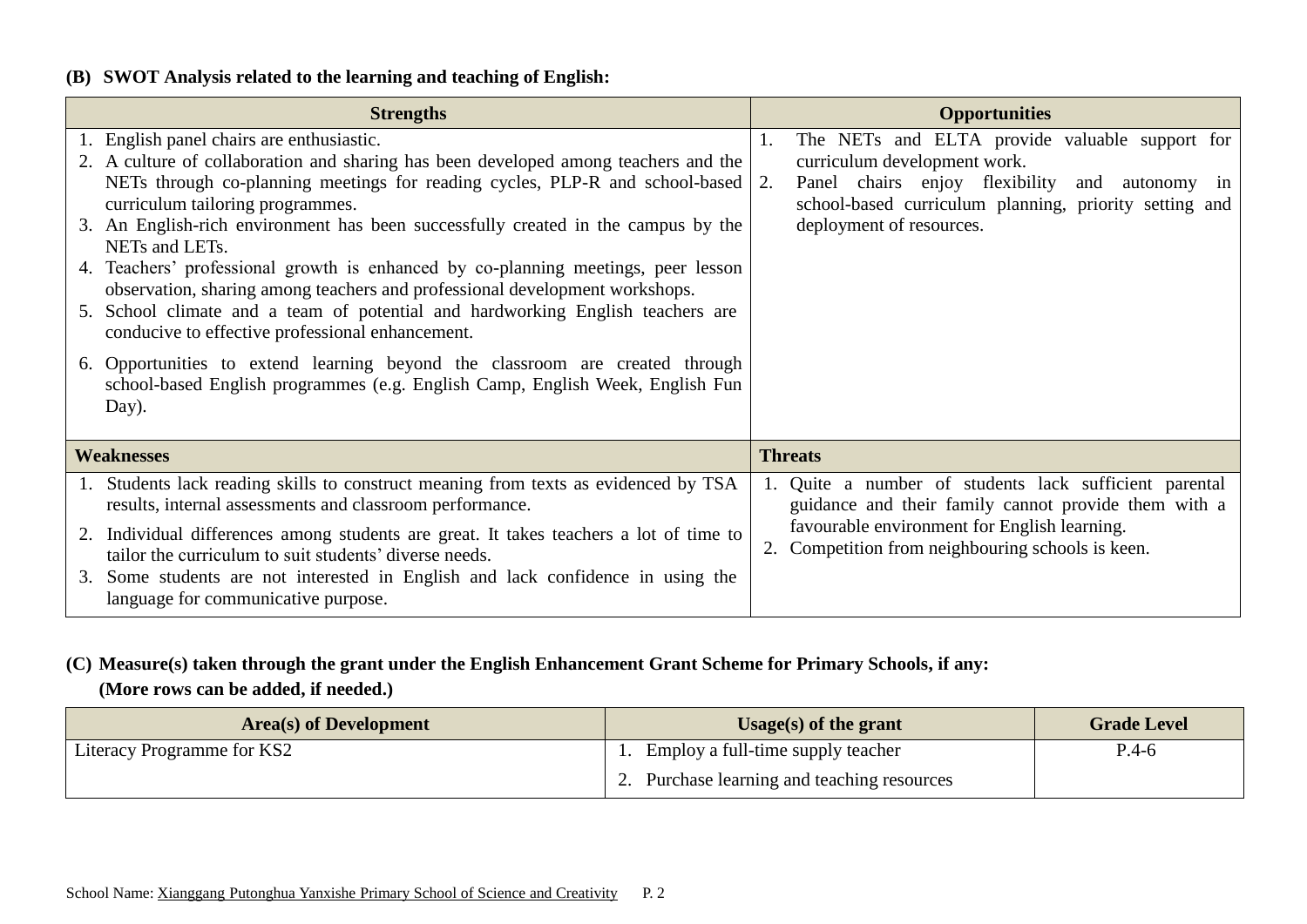## **(D) Focus(es) of the school's proposed school-based English Language curriculum initiative(s) to be funded under PEEGS**

| Proposed target area(s) of development<br>(Please $\boxtimes$ the appropriate box(es) below)                            |        | Proposed usage(s) of the Grant<br>(Please $\boxtimes$ the appropriate box(es) below) |        | <b>Time scale</b><br>(Please $\boxtimes$ the<br>appropriate<br>$box(es)$ below) |        | <b>Grade level</b><br>(Please $\overline{\mathbf{z}}$ the<br>appropriate<br>$box(es)$ below) |
|-------------------------------------------------------------------------------------------------------------------------|--------|--------------------------------------------------------------------------------------|--------|---------------------------------------------------------------------------------|--------|----------------------------------------------------------------------------------------------|
| Enrich the English language environment in school through<br>$\Box$                                                     | ☑      | Purchase learning and teaching resources                                             | ☑      | 2018/19                                                                         | $\Box$ | P.1                                                                                          |
| - conducting more English language activities $*$ ; and/or                                                              |        |                                                                                      |        | school year                                                                     | $\Box$ | P.2                                                                                          |
| developing more quality English language learning<br>resources for students*                                            | ☑      | Employ full-time*-or part time* teacher                                              | $\Box$ | 2019/20                                                                         | $\Box$ | P.3                                                                                          |
| (*Please delete as appropriate)                                                                                         |        | (*Please delete as appropriate)                                                      |        | school year                                                                     | ☑      | P.4                                                                                          |
|                                                                                                                         |        |                                                                                      |        |                                                                                 | ☑      | P.5                                                                                          |
| Promote reading $*$ or literacy $*$ across the curriculum in<br>☑<br>respect of the updated English Language Curriculum | $\Box$ | full-time* or part-time*<br>Employ<br>teaching                                       |        |                                                                                 | ☑      | P.6                                                                                          |
| (Primary) under "Ongoing Renewal of the School                                                                          |        | assistant<br>(*Please delete as appropriate)                                         |        |                                                                                 | $\Box$ | Others,                                                                                      |
| Curriculum – Focusing, Deepening and Sustaining"                                                                        |        |                                                                                      |        |                                                                                 |        | please<br>specify                                                                            |
| (*Please delete as appropriate)                                                                                         | $\Box$ | Procure service for conducting English language                                      |        |                                                                                 |        | (e.g. P1-3,                                                                                  |
| Enhance e-learning in respect of the updated English<br>$\Box$                                                          |        | activities                                                                           |        |                                                                                 |        | $P5-6$ :                                                                                     |
| Language Curriculum (Primary) under "Ongoing Renewal of<br>the School Curriculum – Focusing, Deepening and              |        |                                                                                      |        |                                                                                 |        |                                                                                              |
| Sustaining"                                                                                                             |        |                                                                                      |        |                                                                                 |        |                                                                                              |
| Cater for learner diversity with equal emphasis on more able<br>☑                                                       |        |                                                                                      |        |                                                                                 |        |                                                                                              |
| and less able students in respect of the updated English                                                                |        |                                                                                      |        |                                                                                 |        |                                                                                              |
| Language Curriculum (Primary) under "Ongoing Renewal of<br>the School Curriculum - Focusing, Deepening and              |        |                                                                                      |        |                                                                                 |        |                                                                                              |
| Sustaining"                                                                                                             |        |                                                                                      |        |                                                                                 |        |                                                                                              |
| Strengthen assessment literacy in respect of the updated<br>$\Box$                                                      |        |                                                                                      |        |                                                                                 |        |                                                                                              |
| English Language Curriculum (Primary) under "Ongoing                                                                    |        |                                                                                      |        |                                                                                 |        |                                                                                              |
| Renewal of the School Curriculum – Focusing, Deepening                                                                  |        |                                                                                      |        |                                                                                 |        |                                                                                              |
| and Sustaining"                                                                                                         |        |                                                                                      |        |                                                                                 |        |                                                                                              |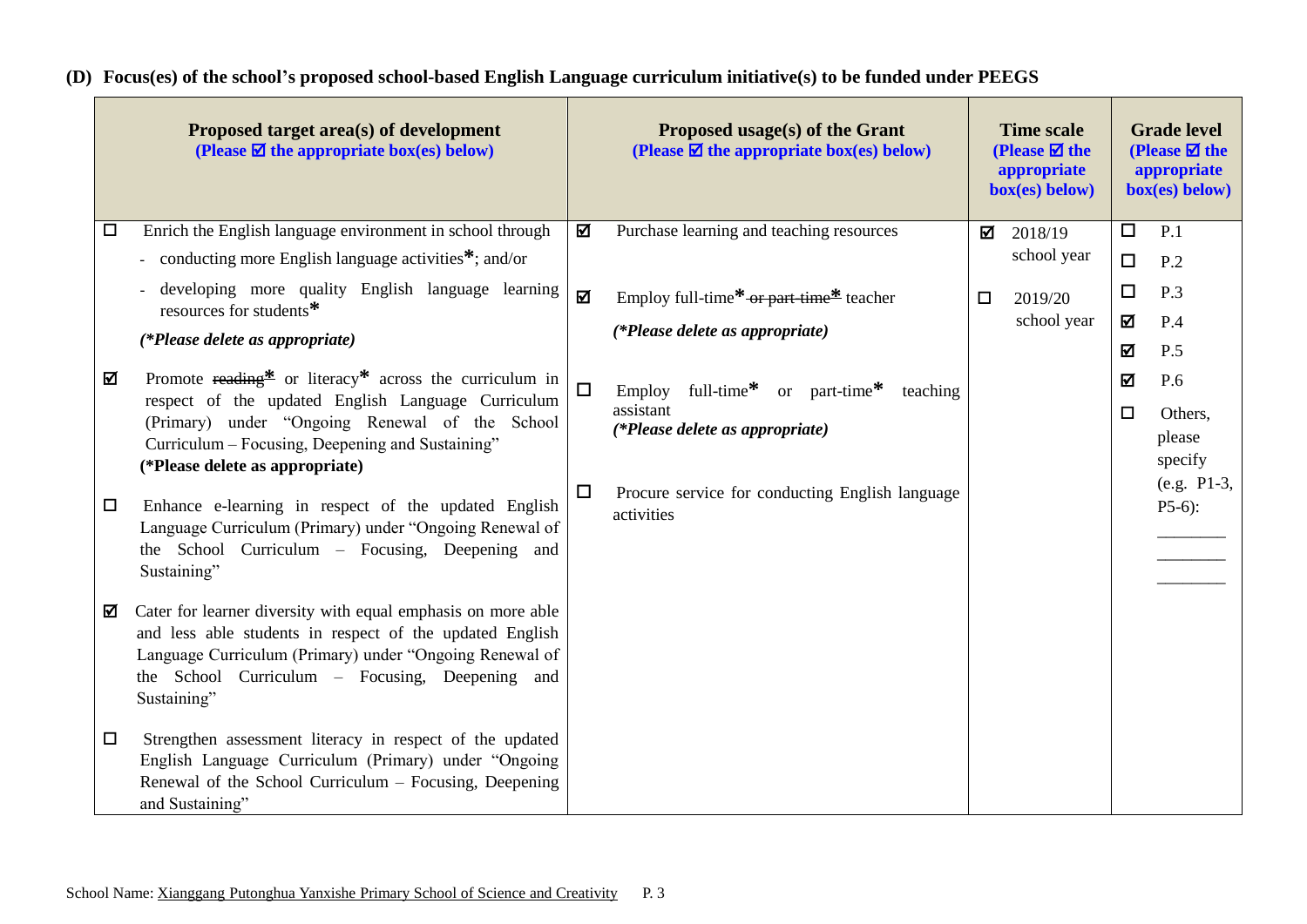# **(E) How to implement the proposed school-based English Language curriculum initiative(s) funded by PEEGS?**

**(More rows can be added, if needed.)**

| Proposed school-based English Language curriculum initiative(s)                                                                                                                                                                                                                                                                                                                                                                                                                                                                                                                                                                 | <b>Grade</b><br>level | <b>Time scale</b><br>(month/year)                                                                                                                                                                                           | <b>Expected outcomes/</b><br>Deliverables/<br><b>Success criteria</b><br>(preferably measurable)                                                                                                                                                                | <b>Sustainability</b>                                                                                                                                                                        | <b>Methods of</b><br>progress-monitoring<br>and evaluation                                                                                                                                                                       |  |  |  |
|---------------------------------------------------------------------------------------------------------------------------------------------------------------------------------------------------------------------------------------------------------------------------------------------------------------------------------------------------------------------------------------------------------------------------------------------------------------------------------------------------------------------------------------------------------------------------------------------------------------------------------|-----------------------|-----------------------------------------------------------------------------------------------------------------------------------------------------------------------------------------------------------------------------|-----------------------------------------------------------------------------------------------------------------------------------------------------------------------------------------------------------------------------------------------------------------|----------------------------------------------------------------------------------------------------------------------------------------------------------------------------------------------|----------------------------------------------------------------------------------------------------------------------------------------------------------------------------------------------------------------------------------|--|--|--|
| (1) Employing a qualified full-time supply teacher to create space for the core team members to $-$                                                                                                                                                                                                                                                                                                                                                                                                                                                                                                                             |                       |                                                                                                                                                                                                                             |                                                                                                                                                                                                                                                                 |                                                                                                                                                                                              |                                                                                                                                                                                                                                  |  |  |  |
| promote literacy across the curriculum (LaC) and cater for learner diversity with equal emphasis on more able and less able students in respect of the Updated<br>English Language Curriculum (Primary) under "Ongoing Renewal of the School Curriculum – Focusing, Deepening and Sustaining" at P.4-6                                                                                                                                                                                                                                                                                                                          |                       |                                                                                                                                                                                                                             |                                                                                                                                                                                                                                                                 |                                                                                                                                                                                              |                                                                                                                                                                                                                                  |  |  |  |
| <b>Objectives</b><br>effective<br>understanding of<br>enhance<br>teachers'<br>To<br>techniques in delivering LaC programmes; and<br>To develop students' reading to learn and writing skills<br>$\bullet$<br>The core team<br>The 3 English panel chairs will form a core team and lead<br>all English teachers to develop and implement the LaC<br>programme. Each of the core team members will teach<br>one target level and be in charge of the implementation of<br>the LaC programme of that level.<br>The supply teacher will take up 8 English lessons for each<br>$\bullet$<br>core team member (24 lessons in total). | $P.4-6$               | <b>Sep - Oct 2018</b><br>$\blacktriangleright$<br>Sourcing<br>suitable<br>reading<br>materials for<br>LaC<br>programme<br>Co-planning<br>➤<br>≻<br>Conducting<br>pre-tests<br><b>Oct 2018</b><br>$\triangleright$ Analysing | Learning and<br>Teaching resources:<br>2 school-based LaC<br>resources packs with<br>lesson plans,<br>worksheets, learning<br>activities and teaching<br>aids covering a total<br>of 30 lessons will be<br>developed per level.<br>On students'<br>performance: | After a year, the<br>core team will<br>lead other<br>English<br>teachers to<br>modify and<br>update the<br>newly-<br>developed<br>school-based<br>curriculum<br>substantially for<br>further | Regular core team<br>co-planning and<br>panel meetings will<br>be conducted to<br>review the<br>effectiveness of the<br>school-based<br>curriculum and<br>programme.<br>Records of the<br>co-planning and<br>panel meetings will |  |  |  |
| Duties of the 3 English panel chairs                                                                                                                                                                                                                                                                                                                                                                                                                                                                                                                                                                                            |                       | pre-test data                                                                                                                                                                                                               | 60 percent of P.4-6                                                                                                                                                                                                                                             | development in                                                                                                                                                                               | be kept for future                                                                                                                                                                                                               |  |  |  |
| Co-planning<br>The core team will have co-planning meetings with the<br>teachers of the same level once every two weeks to<br>formulate the curriculum framework, develop lesson<br>materials and evaluate the effectiveness of the programme.                                                                                                                                                                                                                                                                                                                                                                                  |                       | <b>Oct - Dec 2018</b><br>$\triangleright$ LaC Unit 1<br>➤<br>Lesson<br>observation                                                                                                                                          | students will make<br>improvements in<br>target reading and<br>writing skills as<br>evidenced by post-test<br>results.                                                                                                                                          | future.<br>The updated<br>school-based<br>curriculum will<br>be implemented                                                                                                                  | reference.<br>Panel chairs will<br>observe<br>participating<br>teachers' lessons                                                                                                                                                 |  |  |  |
| Peer observation<br>$\bullet$<br>The core team will open up their classrooms for peer<br>observation and level teachers will observe 4 lessons for<br>each LaC unit. After class, the core team and level<br>teachers will evaluate the effectiveness of the lessons and<br>make necessary modifications.                                                                                                                                                                                                                                                                                                                       |                       | <b>Jan - Feb 2019</b><br>Evaluation<br>Sourcing<br>suitable<br>reading<br>materials for                                                                                                                                     | On existing English<br>teachers' professional<br>enhancement:<br>80 percent of the<br>participating teachers                                                                                                                                                    | after the<br>project.<br>Lessons of the<br>school-<br>based LaC units                                                                                                                        | for monitoring the<br>progress and<br>evaluating the<br>effectiveness of the<br>school-based<br>curriculum.                                                                                                                      |  |  |  |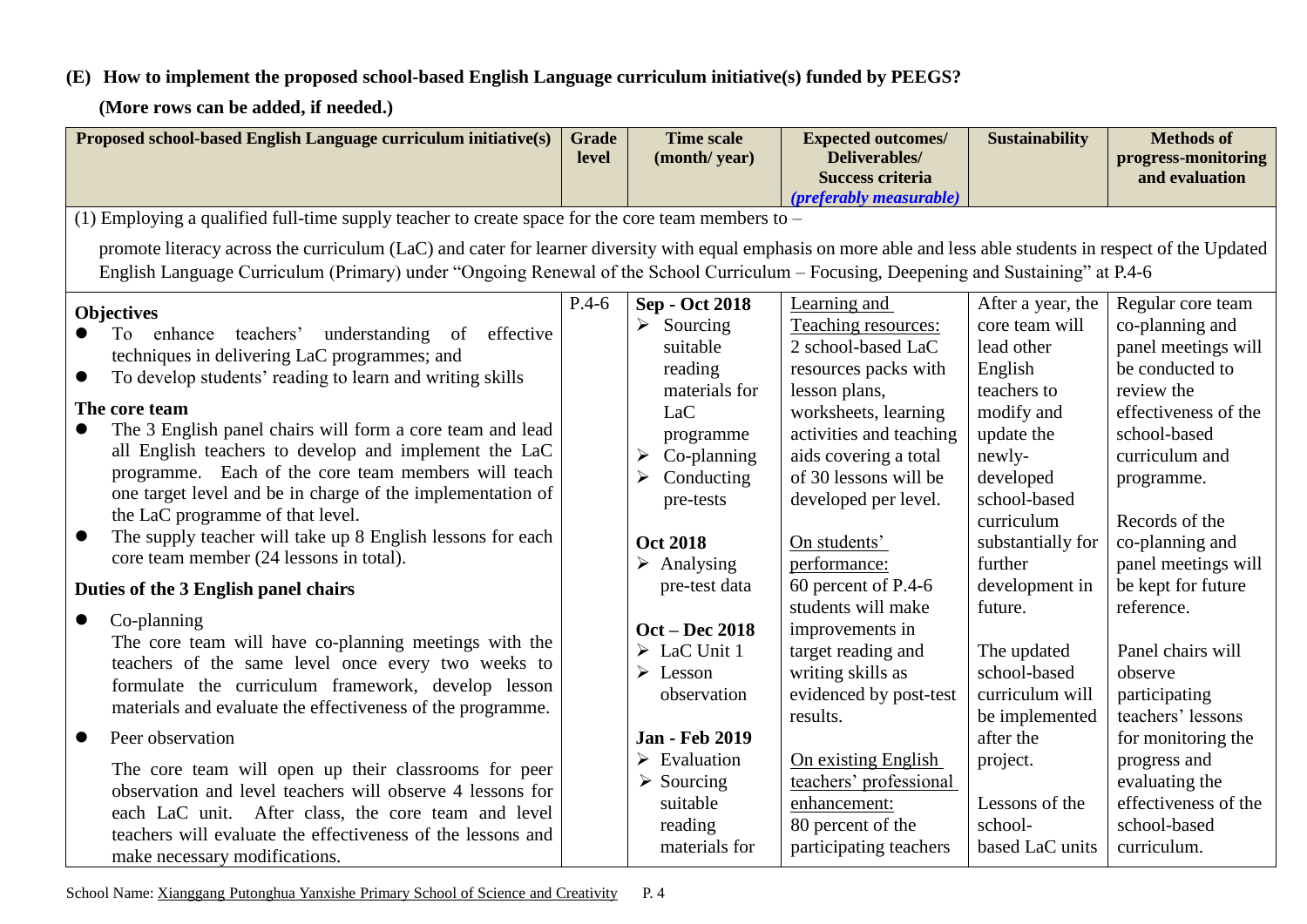| Proposed school-based English Language curriculum initiative(s) |                                                          |                                                              |                                 |                                 | Grade | <b>Time scale</b>                      | <b>Expected outcomes/</b>                | <b>Sustainability</b>      | <b>Methods of</b>                     |
|-----------------------------------------------------------------|----------------------------------------------------------|--------------------------------------------------------------|---------------------------------|---------------------------------|-------|----------------------------------------|------------------------------------------|----------------------------|---------------------------------------|
|                                                                 |                                                          |                                                              |                                 |                                 | level | (month/year)                           | Deliverables/<br><b>Success criteria</b> |                            | progress-monitoring<br>and evaluation |
|                                                                 |                                                          |                                                              |                                 |                                 |       |                                        | (preferably measurable)                  |                            |                                       |
|                                                                 |                                                          | Lesson observation                                           |                                 |                                 |       | LaC                                    | will acquire                             | will be                    | Lessons of the                        |
|                                                                 |                                                          | The core team will observe 2 lessons of each class per       |                                 |                                 |       | programme                              | knowledge of                             | video-taped as             | school-based                          |
|                                                                 |                                                          | term. After observing the lessons, the panel chair will give |                                 |                                 |       | $\triangleright$ Co-planning           | teaching literacy<br>across curriculum.  | reference<br>resources for | curriculum will be                    |
|                                                                 |                                                          | feedback and suggestions on implementation of the            |                                 |                                 |       | <b>Mar – June 2019</b>                 |                                          | sharing among              | video-taped for<br>sharing and        |
|                                                                 | programme.                                               |                                                              |                                 |                                 |       | $\triangleright$ LaC Unit 2            | 80 percent of the                        | existing                   | evaluation among                      |
|                                                                 |                                                          |                                                              |                                 |                                 |       | $\triangleright$ Lesson                | participating teachers                   | teachers. The              | panel members.                        |
| $\bullet$                                                       |                                                          | Pre- and post-test design                                    |                                 |                                 |       | observation                            | will apply knowledge                     | knowledge and              |                                       |
|                                                                 |                                                          | The core team will design pre-test and post-test which       |                                 |                                 |       |                                        | of teaching literacy                     | pedagogy                   | Pre-test and                          |
|                                                                 |                                                          | cover target reading and writing skills. Assessment data     |                                 |                                 |       | <b>June - July 2019</b>                | across curriculum to                     | acquired will be           | post-test                             |
|                                                                 |                                                          | will be collected for diagnostic and evaluation purposes.    |                                 |                                 |       | $\triangleright$ Conducting            | their teaching at P.4-6.                 | transferred after          | performance data                      |
| $\bullet$                                                       | Other duties                                             |                                                              |                                 |                                 |       | post-test                              |                                          | the project.               | will be analysed.                     |
|                                                                 | The core team will also be responsible for preparing the |                                                              |                                 |                                 |       | Analysing<br>➤                         |                                          |                            |                                       |
|                                                                 |                                                          | documentation such as reports and minutes.                   |                                 |                                 |       | post-test data<br>Evaluation           |                                          |                            |                                       |
|                                                                 |                                                          | Contents of the proposed LaC programme                       |                                 |                                 |       | $\blacktriangleright$<br>Refinement of |                                          |                            |                                       |
|                                                                 |                                                          | 2 unit plans, each consisting of 15 lessons, will be         |                                 |                                 |       | the LaC                                |                                          |                            |                                       |
|                                                                 |                                                          | developed for each level per year.                           |                                 |                                 |       | programme                              |                                          |                            |                                       |
|                                                                 |                                                          |                                                              |                                 |                                 |       |                                        |                                          |                            |                                       |
| $\bullet$                                                       |                                                          | The following table shows the details of the programme:      |                                 |                                 |       |                                        |                                          |                            |                                       |
|                                                                 | <b>Levels</b>                                            | P.4                                                          | P.5                             | P.6                             |       |                                        |                                          |                            |                                       |
|                                                                 |                                                          | -The world of                                                | -Healthy                        | -Endangered                     |       |                                        |                                          |                            |                                       |
|                                                                 |                                                          | gadgets                                                      | eating                          | animals                         |       |                                        |                                          |                            |                                       |
|                                                                 |                                                          | -Environmental                                               | -Space                          | -Charity work                   |       |                                        |                                          |                            |                                       |
|                                                                 | <b>Tentative</b>                                         | protection<br>(Both themes)                                  | (Both themes)<br>are related to | (Both themes)<br>are related to |       |                                        |                                          |                            |                                       |
|                                                                 | themes                                                   | are related to P.4                                           | P.5 General                     | P.6 General                     |       |                                        |                                          |                            |                                       |
|                                                                 |                                                          | General                                                      | Studies.)                       | Studies.)                       |       |                                        |                                          |                            |                                       |
|                                                                 |                                                          | Studies.)                                                    |                                 |                                 |       |                                        |                                          |                            |                                       |
|                                                                 |                                                          | -recipes                                                     | -reviews                        | -fact sheets                    |       |                                        |                                          |                            |                                       |
|                                                                 | <b>Tentative</b>                                         | -information<br>-pamphlets<br>-product                       |                                 |                                 |       |                                        |                                          |                            |                                       |
|                                                                 | text types                                               | information<br>-articles<br>texts                            |                                 |                                 |       |                                        |                                          |                            |                                       |
|                                                                 |                                                          | -informational                                               | -expositions                    | -articles                       |       |                                        |                                          |                            |                                       |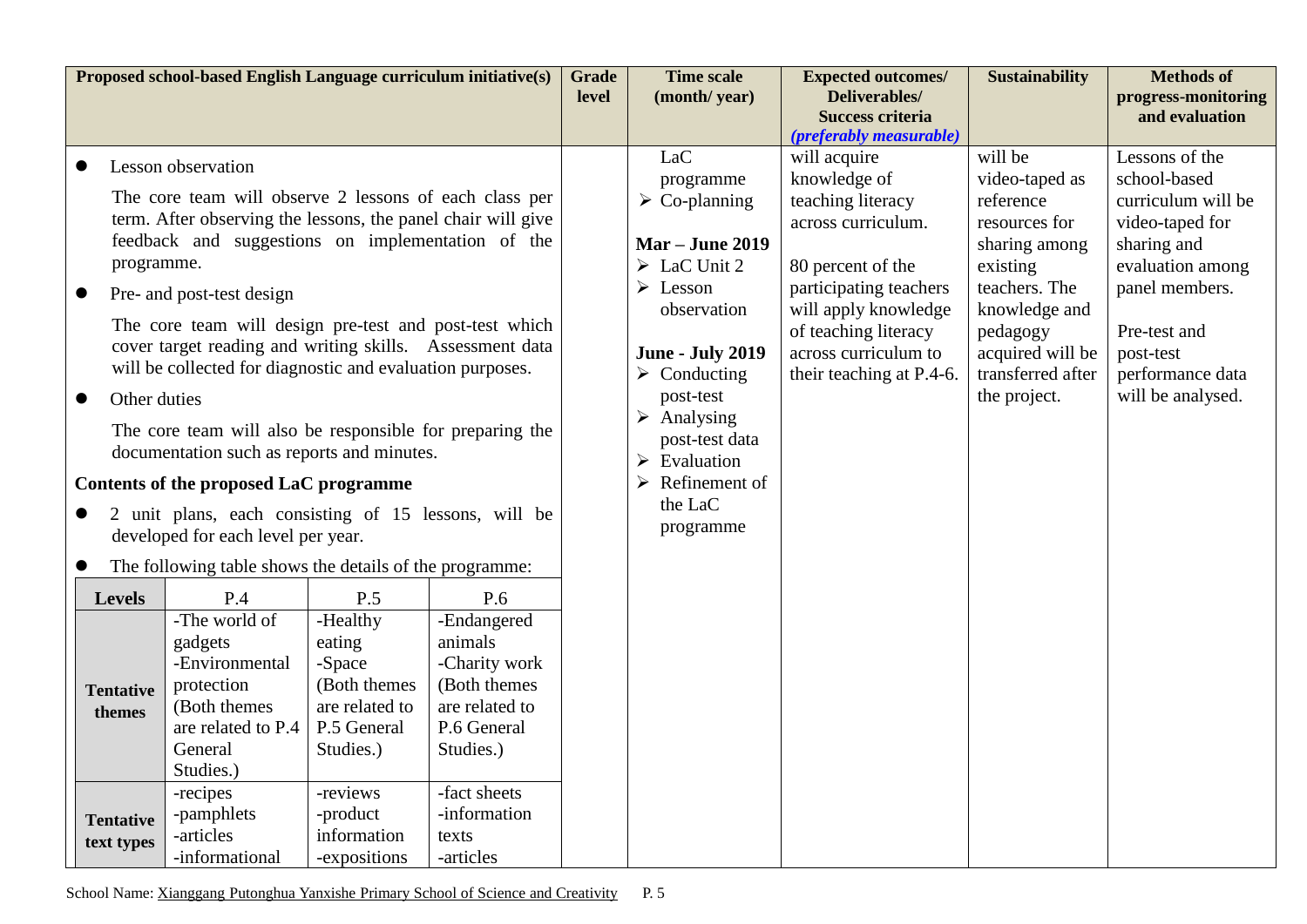| Proposed school-based English Language curriculum initiative(s) |                                    |                                                                                                                                                                                                                                                                                                                                                                                                                                                     |                                                                                                                                                                                                                                                                                                                                                                                                           |                                                                                                                                                                                                                                                                                                                                                                                                                                                  |  | <b>Time scale</b><br>(month/year) | <b>Expected outcomes/</b><br>Deliverables/<br><b>Success criteria</b><br>(preferably measurable) | <b>Sustainability</b> | <b>Methods of</b><br>progress-monitoring<br>and evaluation |
|-----------------------------------------------------------------|------------------------------------|-----------------------------------------------------------------------------------------------------------------------------------------------------------------------------------------------------------------------------------------------------------------------------------------------------------------------------------------------------------------------------------------------------------------------------------------------------|-----------------------------------------------------------------------------------------------------------------------------------------------------------------------------------------------------------------------------------------------------------------------------------------------------------------------------------------------------------------------------------------------------------|--------------------------------------------------------------------------------------------------------------------------------------------------------------------------------------------------------------------------------------------------------------------------------------------------------------------------------------------------------------------------------------------------------------------------------------------------|--|-----------------------------------|--------------------------------------------------------------------------------------------------|-----------------------|------------------------------------------------------------|
|                                                                 |                                    | texts                                                                                                                                                                                                                                                                                                                                                                                                                                               | -information                                                                                                                                                                                                                                                                                                                                                                                              | -webpage                                                                                                                                                                                                                                                                                                                                                                                                                                         |  |                                   |                                                                                                  |                       |                                                            |
|                                                                 |                                    |                                                                                                                                                                                                                                                                                                                                                                                                                                                     | reports                                                                                                                                                                                                                                                                                                                                                                                                   |                                                                                                                                                                                                                                                                                                                                                                                                                                                  |  |                                   |                                                                                                  |                       |                                                            |
|                                                                 | <b>Target</b><br>reading<br>skills | -to work out the<br>meaning of an<br>unknown word<br>or expression by<br>using visual<br>clues, context<br>and knowledge<br>of the world<br>-to recognize the<br>format and<br>language<br>features of a<br>variety of text<br>types<br>-to scan a text to<br>locate specific<br>information by<br>using strategies<br>such as looking<br>at headings and<br>repeated phrases<br>-to understand<br>the information<br>provided on the<br>book cover | -to work out<br>the meaning<br>of an<br>unknown<br>word or<br>expression by<br>using visual<br>clues, context<br>and<br>knowledge of<br>the world<br>-to recognize<br>the format<br>and language<br>features of a<br>variety of<br>text types<br>-to scan a text<br>to locate<br>specific<br>information<br>by using<br>strategies<br>such as<br>looking at<br>headings and<br>repeated<br>phrases<br>-to | -to work out<br>the meaning of<br>an unknown<br>word or<br>expression by<br>using visual<br>clues, context<br>and knowledge<br>of the world<br>-to recognize<br>the format and<br>language<br>features of a<br>variety of text<br>types<br>-to scan a text<br>to locate<br>specific<br>information by<br>using<br>strategies such<br>as looking at<br>headings and<br>repeated<br>phrases<br>-to understand<br>the<br>information<br>provided on |  |                                   |                                                                                                  |                       |                                                            |
|                                                                 |                                    |                                                                                                                                                                                                                                                                                                                                                                                                                                                     |                                                                                                                                                                                                                                                                                                                                                                                                           |                                                                                                                                                                                                                                                                                                                                                                                                                                                  |  |                                   |                                                                                                  |                       |                                                            |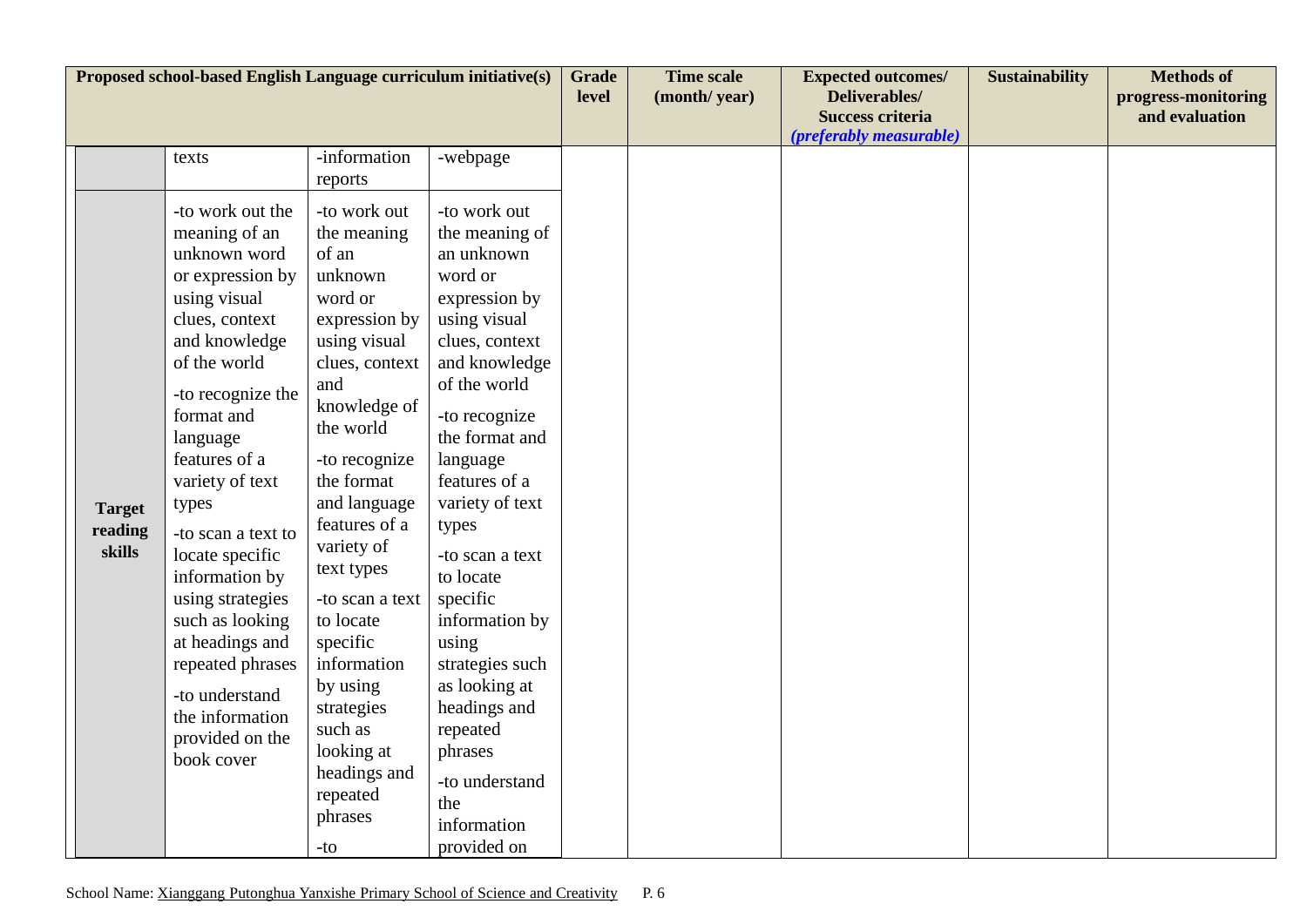| Proposed school-based English Language curriculum initiative(s) |                                    |                                                                                       |                                                                                                                                                                                                                                                   |                                                                                                                                                                                                                                                                                                                                                 |  | <b>Time scale</b><br>(month/year) | <b>Expected outcomes/</b><br>Deliverables/<br><b>Success criteria</b><br>(preferably measurable) | <b>Sustainability</b> | <b>Methods of</b><br>progress-monitoring<br>and evaluation |
|-----------------------------------------------------------------|------------------------------------|---------------------------------------------------------------------------------------|---------------------------------------------------------------------------------------------------------------------------------------------------------------------------------------------------------------------------------------------------|-------------------------------------------------------------------------------------------------------------------------------------------------------------------------------------------------------------------------------------------------------------------------------------------------------------------------------------------------|--|-----------------------------------|--------------------------------------------------------------------------------------------------|-----------------------|------------------------------------------------------------|
|                                                                 |                                    |                                                                                       | understand<br>the<br>information<br>provided on<br>the book<br>cover, index<br>and glossary<br>-to recognize<br>the<br>presentation<br>of ideas<br>through<br>headings,<br>paragraphing,<br>spacing,<br>italics, bold<br>print and<br>punctuation | the book<br>cover, index<br>and glossary<br>-to recognize<br>the<br>presentation of<br>ideas through<br>headings,<br>paragraphing,<br>spacing,<br>italics, bold<br>print and<br>punctuation<br>-to understand<br>intention,<br>attitudes and<br>feelings<br>conveyed in a<br>text by<br>recognizing<br>features<br>-to identify<br>details that |  |                                   |                                                                                                  |                       |                                                            |
|                                                                 |                                    |                                                                                       |                                                                                                                                                                                                                                                   | support the gist<br>or main ideas                                                                                                                                                                                                                                                                                                               |  |                                   |                                                                                                  |                       |                                                            |
|                                                                 | <b>Target</b><br>writing<br>skills | -to gather and<br>share<br>information and<br>ideas by using<br>strategies such<br>as | -to gather and<br>share<br>information<br>and ideas by<br>using<br>strategies                                                                                                                                                                     | -to gather and<br>share<br>information<br>and ideas by<br>using<br>strategies such                                                                                                                                                                                                                                                              |  |                                   |                                                                                                  |                       |                                                            |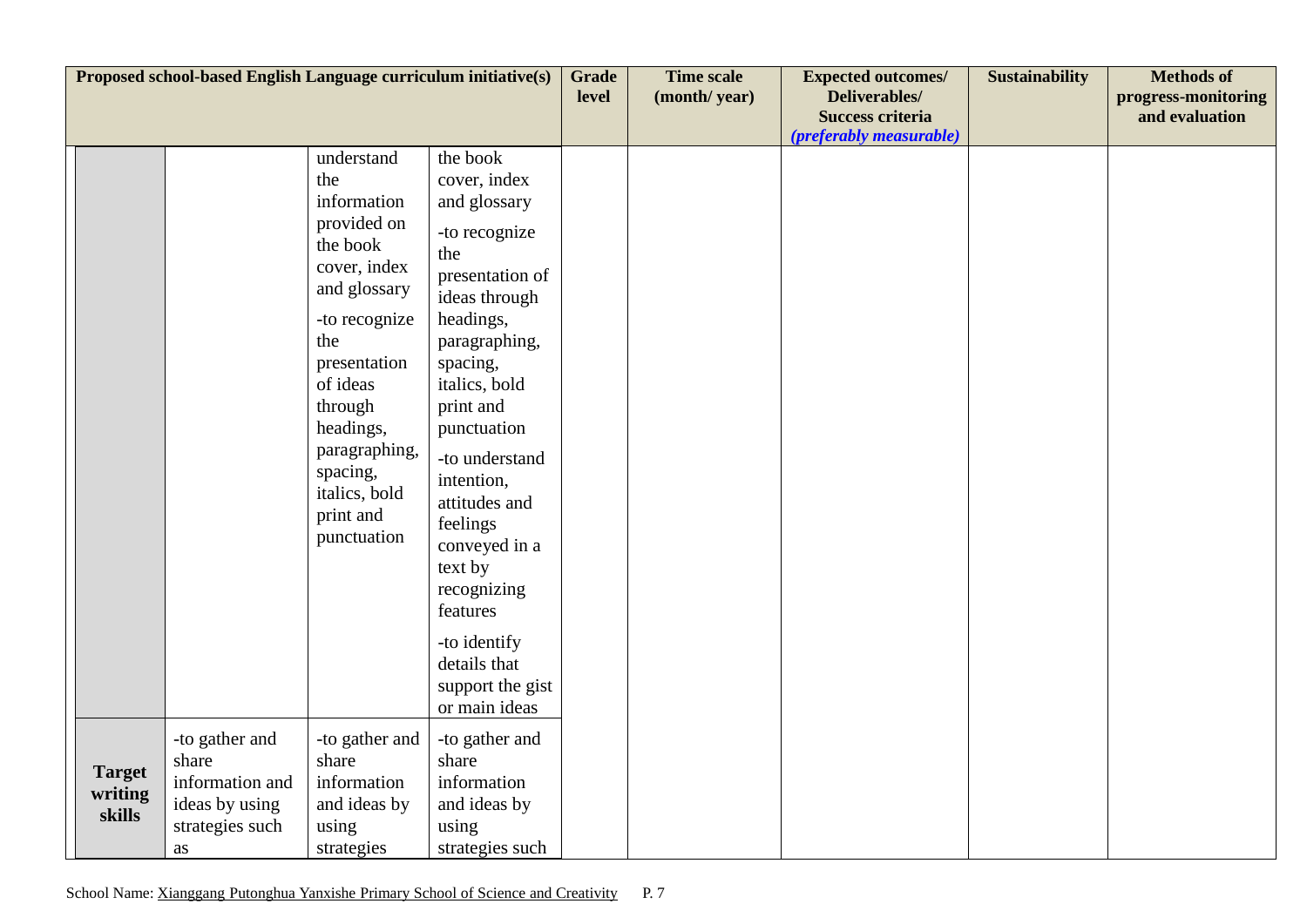| Proposed school-based English Language curriculum initiative(s) |                                              |                                       |                                     |  | <b>Time scale</b><br>(month/year) | <b>Expected outcomes/</b><br>Deliverables/<br><b>Success criteria</b><br><i>(preferably measurable)</i> | <b>Sustainability</b> | <b>Methods of</b><br>progress-monitoring<br>and evaluation |
|-----------------------------------------------------------------|----------------------------------------------|---------------------------------------|-------------------------------------|--|-----------------------------------|---------------------------------------------------------------------------------------------------------|-----------------------|------------------------------------------------------------|
|                                                                 | brainstorming,                               | such as                               | as                                  |  |                                   |                                                                                                         |                       |                                                            |
|                                                                 | questioning and                              | brainstormin                          | brainstorming,                      |  |                                   |                                                                                                         |                       |                                                            |
|                                                                 | interviewing                                 | g,                                    | questioning                         |  |                                   |                                                                                                         |                       |                                                            |
|                                                                 | -to plan and<br>organize<br>information, and | questioning<br>and<br>interviewing    | and<br>interviewing<br>-to plan and |  |                                   |                                                                                                         |                       |                                                            |
|                                                                 | express own                                  | -to plan and                          | organize                            |  |                                   |                                                                                                         |                       |                                                            |
|                                                                 | ideas and                                    | organize                              | information,                        |  |                                   |                                                                                                         |                       |                                                            |
|                                                                 | feelings by                                  | information,                          | and express                         |  |                                   |                                                                                                         |                       |                                                            |
|                                                                 | identifying                                  | and express                           | own ideas and                       |  |                                   |                                                                                                         |                       |                                                            |
|                                                                 | purpose and                                  | own ideas                             | feelings by                         |  |                                   |                                                                                                         |                       |                                                            |
|                                                                 | audience for a                               | and feelings                          | identifying                         |  |                                   |                                                                                                         |                       |                                                            |
|                                                                 | writing task;                                | by                                    | purpose and                         |  |                                   |                                                                                                         |                       |                                                            |
|                                                                 | deciding on the                              | identifying                           | audience for a                      |  |                                   |                                                                                                         |                       |                                                            |
|                                                                 | sequence of                                  | purpose and                           | writing task;                       |  |                                   |                                                                                                         |                       |                                                            |
|                                                                 | content                                      | audience for                          | deciding on the                     |  |                                   |                                                                                                         |                       |                                                            |
|                                                                 | -to use                                      | a writing                             | sequence of                         |  |                                   |                                                                                                         |                       |                                                            |
|                                                                 | appropriate                                  | task; deciding                        | content                             |  |                                   |                                                                                                         |                       |                                                            |
|                                                                 | formats,                                     | on the                                | - to use                            |  |                                   |                                                                                                         |                       |                                                            |
|                                                                 | conventions and                              | sequence of                           | appropriate                         |  |                                   |                                                                                                         |                       |                                                            |
|                                                                 | language                                     | content                               | formats,                            |  |                                   |                                                                                                         |                       |                                                            |
|                                                                 | features when                                | - to use                              | conventions                         |  |                                   |                                                                                                         |                       |                                                            |
|                                                                 | writing a variety                            | appropriate                           | and language                        |  |                                   |                                                                                                         |                       |                                                            |
|                                                                 | of text types                                | formats,                              | features when                       |  |                                   |                                                                                                         |                       |                                                            |
|                                                                 |                                              | conventions                           | writing a                           |  |                                   |                                                                                                         |                       |                                                            |
|                                                                 | -to present<br>writing using                 | and language                          | variety of text                     |  |                                   |                                                                                                         |                       |                                                            |
|                                                                 | appropriate                                  | features when                         | types                               |  |                                   |                                                                                                         |                       |                                                            |
|                                                                 | layout and<br>visual support                 | writing a<br>variety of<br>text types | -to present<br>writing using        |  |                                   |                                                                                                         |                       |                                                            |
|                                                                 | such as                                      |                                       | appropriate                         |  |                                   |                                                                                                         |                       |                                                            |
|                                                                 | illustrations,                               | -to present                           | layout and                          |  |                                   |                                                                                                         |                       |                                                            |
|                                                                 | tables and charts                            | writing using                         | visual support                      |  |                                   |                                                                                                         |                       |                                                            |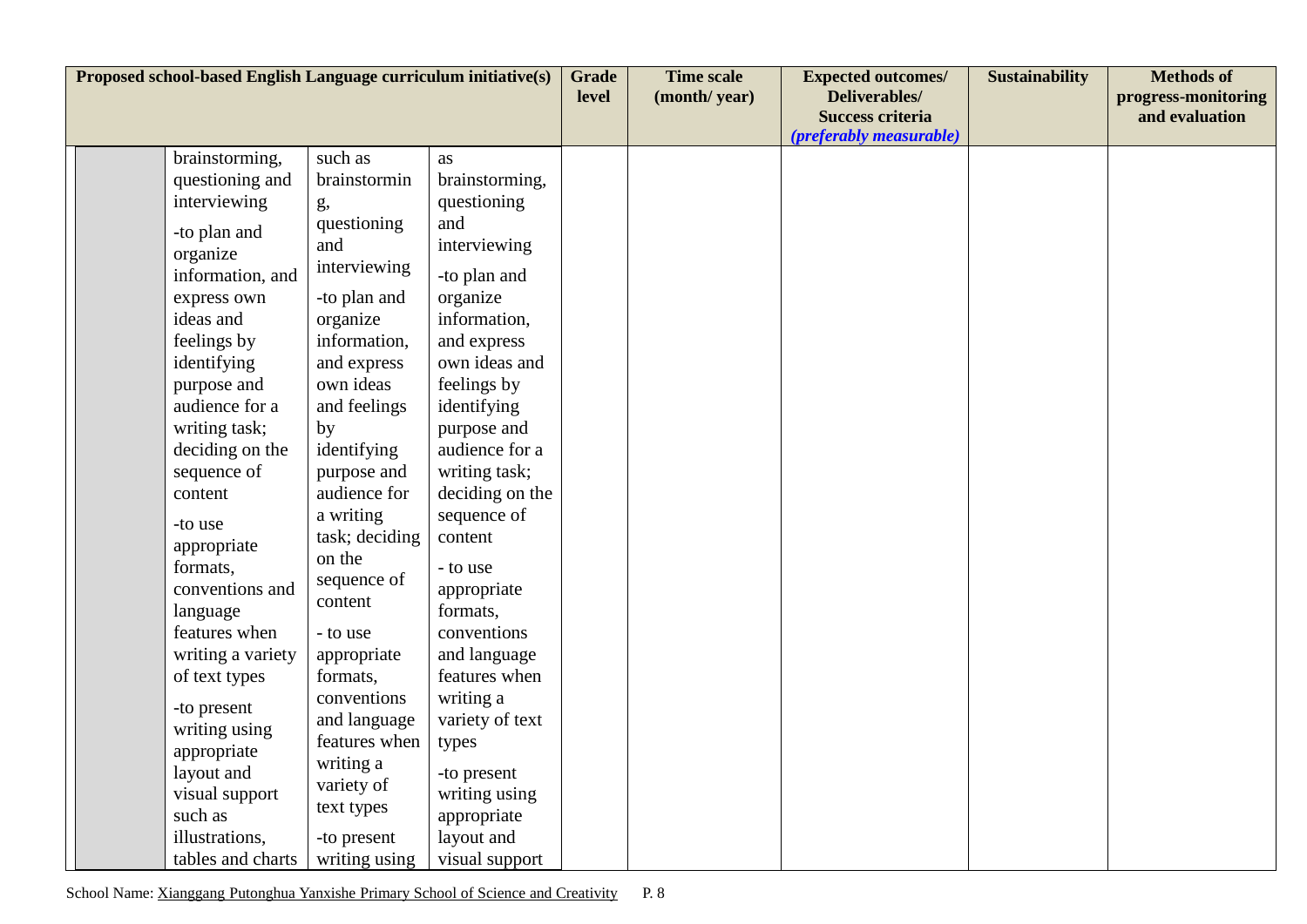| Proposed school-based English Language curriculum initiative(s) |                                                                                                                                                                                                                                                                                                                                                                                                                                                           |                                                           | <b>Grade</b><br>level                                  | <b>Time scale</b><br>(month/year) | <b>Expected outcomes/</b><br>Deliverables/<br><b>Success criteria</b><br>(preferably measurable) | <b>Sustainability</b> | <b>Methods of</b><br>progress-monitoring<br>and evaluation |  |
|-----------------------------------------------------------------|-----------------------------------------------------------------------------------------------------------------------------------------------------------------------------------------------------------------------------------------------------------------------------------------------------------------------------------------------------------------------------------------------------------------------------------------------------------|-----------------------------------------------------------|--------------------------------------------------------|-----------------------------------|--------------------------------------------------------------------------------------------------|-----------------------|------------------------------------------------------------|--|
|                                                                 |                                                                                                                                                                                                                                                                                                                                                                                                                                                           | appropriate<br>layout and                                 | such as<br>illustrations,                              |                                   |                                                                                                  |                       |                                                            |  |
|                                                                 |                                                                                                                                                                                                                                                                                                                                                                                                                                                           | visual                                                    | tables and                                             |                                   |                                                                                                  |                       |                                                            |  |
|                                                                 |                                                                                                                                                                                                                                                                                                                                                                                                                                                           | support such<br><b>as</b>                                 | charts                                                 |                                   |                                                                                                  |                       |                                                            |  |
|                                                                 |                                                                                                                                                                                                                                                                                                                                                                                                                                                           | illustrations,<br>tables and<br>charts                    | -to write<br>paragraphs<br>which develop<br>main ideas |                                   |                                                                                                  |                       |                                                            |  |
|                                                                 |                                                                                                                                                                                                                                                                                                                                                                                                                                                           | -to write<br>paragraphs<br>which<br>develop main<br>ideas | -to present<br>main and<br>supporting<br>ideas, and    |                                   |                                                                                                  |                       |                                                            |  |
|                                                                 |                                                                                                                                                                                                                                                                                                                                                                                                                                                           |                                                           | where<br>appropriate<br>with<br>elaboration            |                                   |                                                                                                  |                       |                                                            |  |
|                                                                 | <b>Classroom strategies</b>                                                                                                                                                                                                                                                                                                                                                                                                                               |                                                           |                                                        |                                   |                                                                                                  |                       |                                                            |  |
|                                                                 | Each LaC unit will consist of reading, grammar and<br>Reading and grammar lessons will<br>writing lessons.<br>prepare students for the final writing task. They provide<br>students with input of appropriate formats, conventions<br>and language features for production task.                                                                                                                                                                          |                                                           |                                                        |                                   |                                                                                                  |                       |                                                            |  |
|                                                                 | A variety of authentic reading texts will be adopted. For<br>instance, as for the theme <i>Healthy Eating</i> , food labels,<br>advertisements and reviews will be selected as reading<br>materials to develop target reading skills. Students will<br>learn vocabulary relevant to health, format and language<br>features of food reviews. After the reading and grammar<br>lessons, students will try a food item and write their own<br>food reviews. |                                                           |                                                        |                                   |                                                                                                  |                       |                                                            |  |
|                                                                 | Cross-curricular activities which can connect students'                                                                                                                                                                                                                                                                                                                                                                                                   |                                                           |                                                        |                                   |                                                                                                  |                       |                                                            |  |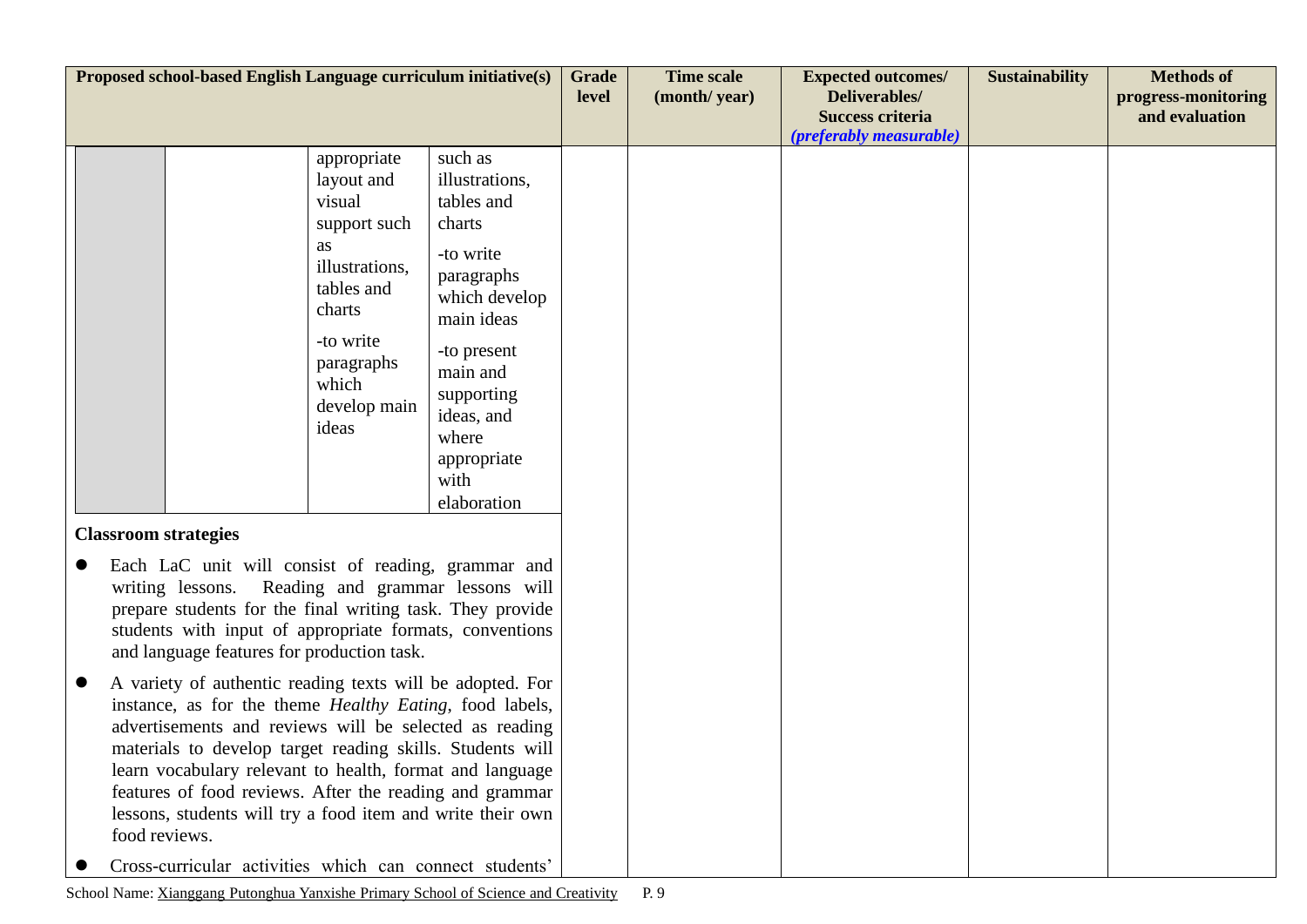| Proposed school-based English Language curriculum initiative(s)                                                                                                                                                                                                                                                                                                                      | <b>Grade</b><br>level | <b>Time scale</b><br>(month/year) | <b>Expected outcomes/</b><br>Deliverables/<br><b>Success criteria</b><br>(preferably measurable) | <b>Sustainability</b> | <b>Methods of</b><br>progress-monitoring<br>and evaluation |
|--------------------------------------------------------------------------------------------------------------------------------------------------------------------------------------------------------------------------------------------------------------------------------------------------------------------------------------------------------------------------------------|-----------------------|-----------------------------------|--------------------------------------------------------------------------------------------------|-----------------------|------------------------------------------------------------|
| learning experiences across different KLAs will be<br>conducted. As for the theme <i>Environmental Protection</i> , a<br>cross-curricular outing to T-park, a sludge treatment<br>facility in Tuen Mun will be organised with the General<br>Studies panel                                                                                                                           |                       |                                   |                                                                                                  |                       |                                                            |
| <b>Strategies to cater for learner diversity</b>                                                                                                                                                                                                                                                                                                                                     |                       |                                   |                                                                                                  |                       |                                                            |
| The graded LaC programme will include core (for all<br>students targeting low achievers), extended (for average<br>students) and challenging (for high flyers) parts. The<br>curriculum will be appropriately adapted (e.g. trimming<br>learning content and materials and/or making additions) to<br>suit students of different needs, interests, abilities and<br>learning styles. |                       |                                   |                                                                                                  |                       |                                                            |
| Teachers will select, adopt and adapt appropriate texts that<br>incorporate different modes of representation, providing<br>multisensory learning experiences to cater for learners'<br>diverse learning styles and preferences. Students will be<br>assigned the same tasks but expected output of different<br>students will vary.                                                 |                       |                                   |                                                                                                  |                       |                                                            |
| Mixed ability grouping will be adopted in class and more<br>able students can offer their support to their less able<br>peers.                                                                                                                                                                                                                                                       |                       |                                   |                                                                                                  |                       |                                                            |
| Different assessment modes will be adopted such as<br>presentations and poster design and will help teachers<br>identify the strengths and weaknesses of individual<br>students and decide on the appropriate content, learning<br>and teaching strategies.                                                                                                                          |                       |                                   |                                                                                                  |                       |                                                            |
| Teacher assessment, peer assessment and self-assessment<br>will be conducted to help students develop a better<br>understanding of the learning objectives and assessment<br>criteria.                                                                                                                                                                                               |                       |                                   |                                                                                                  |                       |                                                            |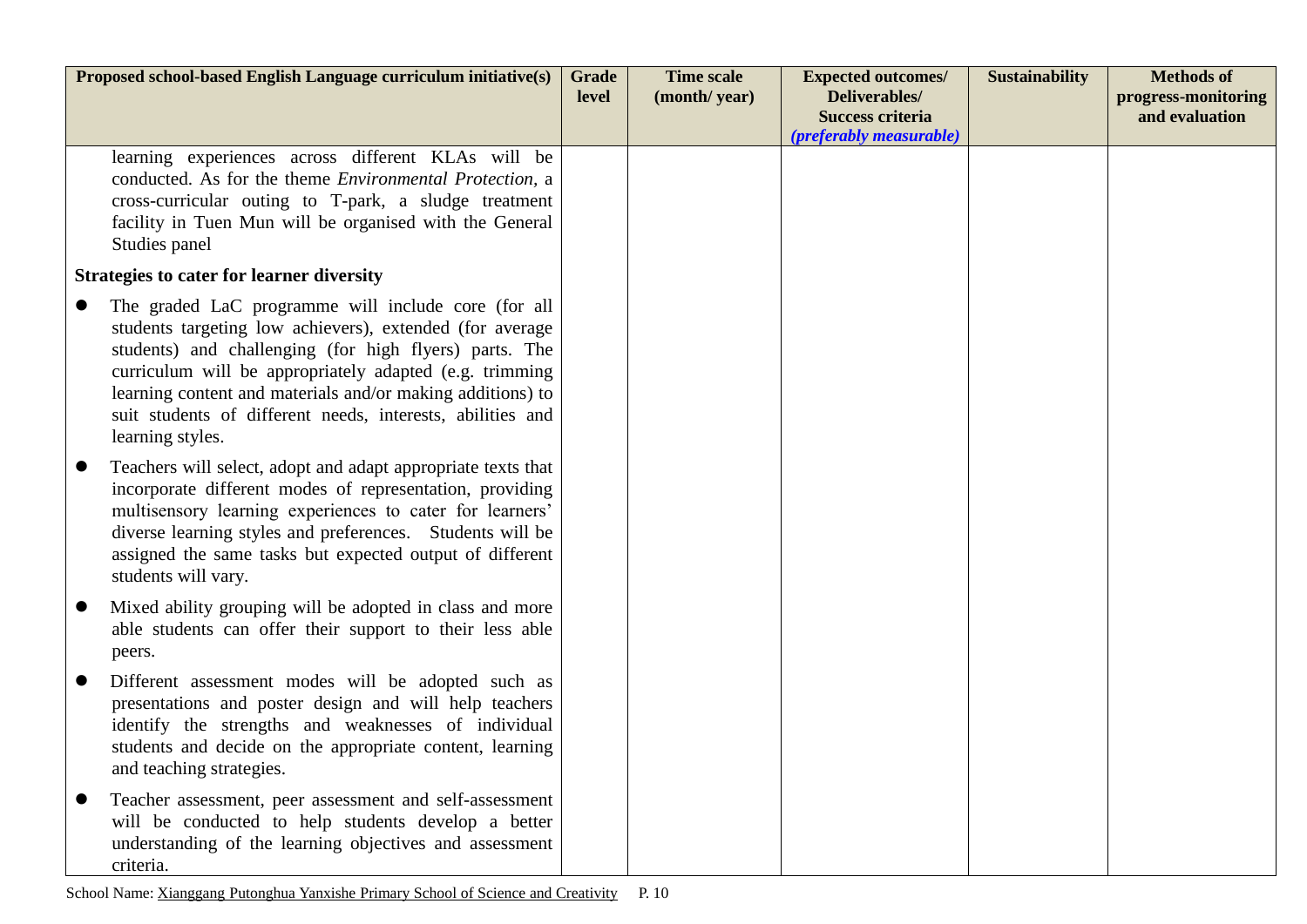| Proposed school-based English Language curriculum initiative(s) |                                                                                                                                                                                                                                                                                                                                                                                                                                                                 |                                                                                                                                                                                                                                                                                                                                                                                                                                                              |                                                                                                                                                                                                                                                                                                                                                                                                                                                              |  | <b>Time scale</b><br>(month/year) | <b>Expected outcomes/</b><br><b>Deliverables/</b><br><b>Success criteria</b><br>(preferably measurable) | <b>Sustainability</b> | <b>Methods of</b><br>progress-monitoring<br>and evaluation |
|-----------------------------------------------------------------|-----------------------------------------------------------------------------------------------------------------------------------------------------------------------------------------------------------------------------------------------------------------------------------------------------------------------------------------------------------------------------------------------------------------------------------------------------------------|--------------------------------------------------------------------------------------------------------------------------------------------------------------------------------------------------------------------------------------------------------------------------------------------------------------------------------------------------------------------------------------------------------------------------------------------------------------|--------------------------------------------------------------------------------------------------------------------------------------------------------------------------------------------------------------------------------------------------------------------------------------------------------------------------------------------------------------------------------------------------------------------------------------------------------------|--|-----------------------------------|---------------------------------------------------------------------------------------------------------|-----------------------|------------------------------------------------------------|
| <b>Levels</b>                                                   | P.4                                                                                                                                                                                                                                                                                                                                                                                                                                                             | P.5                                                                                                                                                                                                                                                                                                                                                                                                                                                          | <b>P.6</b>                                                                                                                                                                                                                                                                                                                                                                                                                                                   |  |                                   |                                                                                                         |                       |                                                            |
| <b>Target</b><br>reading<br>skills                              | -to work out<br>the meaning of<br>an unknown<br>word or<br>expression by<br>using visual<br>clues, context<br>and knowledge<br>of the world<br>-to recognize<br>the format and<br>language<br>features of a<br>variety of text<br>types<br>-to scan a text<br>to locate<br>specific<br>information by<br>using strategies<br>such as<br>looking at<br>headings and<br>repeated<br>phrases<br>-to understand<br>the information<br>provided on<br>the book cover | -to work out<br>the meaning of<br>an unknown<br>word or<br>expression by<br>using visual<br>clues, context<br>and knowledge<br>of the world<br>-to recognize<br>the format and<br>language<br>features of a<br>variety of text<br>types<br>-to scan a text<br>to locate<br>specific<br>information by<br>using<br>strategies such<br>as looking at<br>headings and<br>repeated<br>phrases<br>-to understand<br>the<br>information<br>provided on<br>the book | -to work out<br>the meaning of<br>an unknown<br>word or<br>expression by<br>using visual<br>clues, context<br>and knowledge<br>of the world<br>-to recognize<br>the format and<br>language<br>features of a<br>variety of text<br>types<br>-to scan a text<br>to locate<br>specific<br>information by<br>using<br>strategies such<br>as looking at<br>headings and<br>repeated<br>phrases<br>-to understand<br>the<br>information<br>provided on<br>the book |  |                                   |                                                                                                         |                       |                                                            |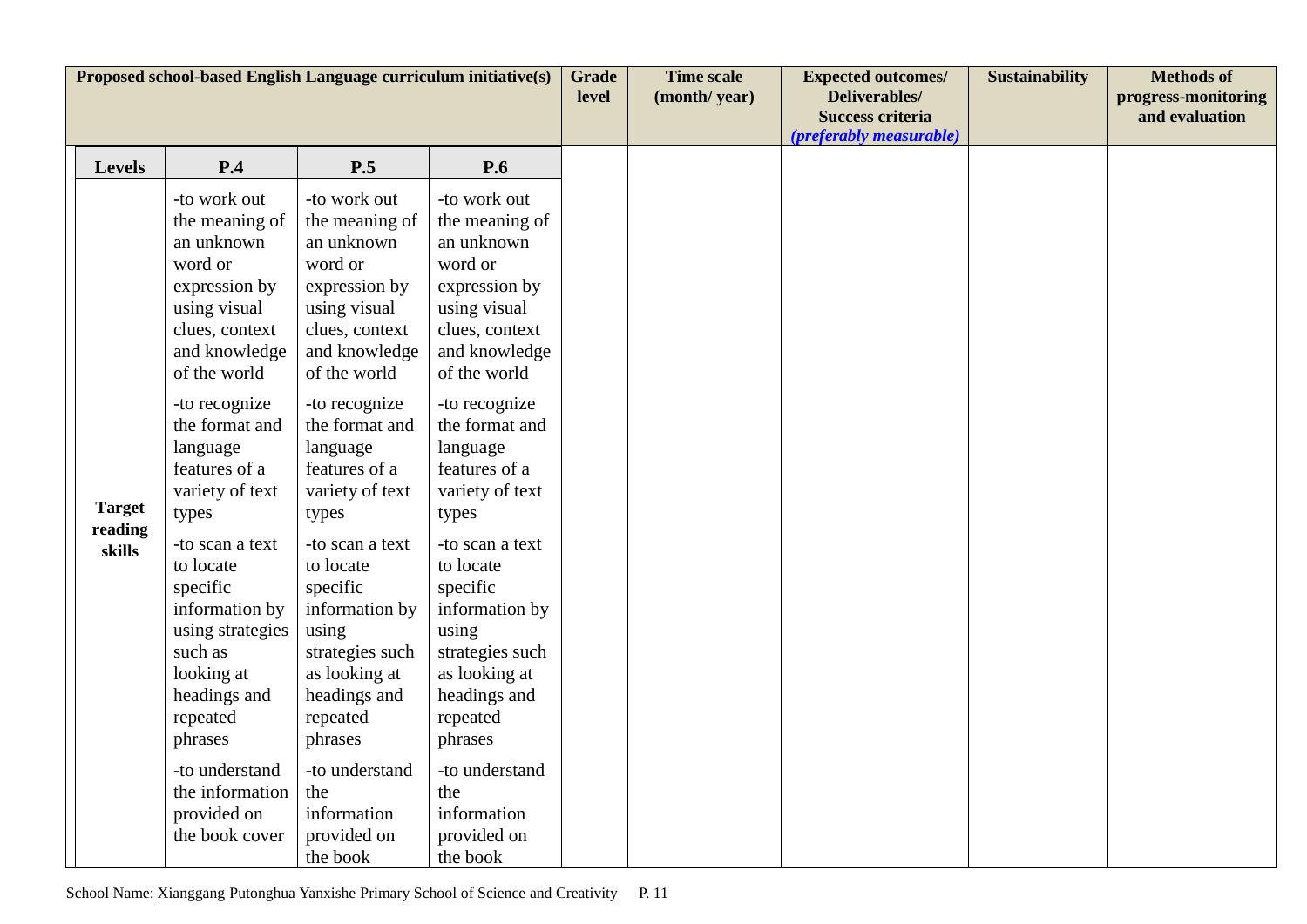| Proposed school-based English Language curriculum initiative(s) |  |                                                                                                                                                                                 |                                                                                                                                                                                       | <b>Grade</b><br>level | <b>Time scale</b><br>(month/year) | <b>Expected outcomes/</b><br>Deliverables/<br><b>Success criteria</b><br>(preferably measurable) | <b>Sustainability</b> | <b>Methods of</b><br>progress-monitoring<br>and evaluation |
|-----------------------------------------------------------------|--|---------------------------------------------------------------------------------------------------------------------------------------------------------------------------------|---------------------------------------------------------------------------------------------------------------------------------------------------------------------------------------|-----------------------|-----------------------------------|--------------------------------------------------------------------------------------------------|-----------------------|------------------------------------------------------------|
|                                                                 |  | cover, index<br>and glossary<br>-to recognize<br>the<br>presentation of<br>ideas through<br>headings,<br>paragraphing,<br>spacing,<br>italics, bold<br>print and<br>punctuation | cover, index<br>and glossary<br>-to recognize<br>the<br>presentation of<br>ideas through<br>headings,<br>paragraphing,<br>spacing,<br>italics, bold<br>print and<br>punctuation       |                       |                                   |                                                                                                  |                       |                                                            |
|                                                                 |  |                                                                                                                                                                                 | -to understand<br>intention,<br>attitudes and<br>feelings<br>conveyed in a<br>text by<br>recognizing<br>features<br>-to identify<br>details that<br>support the gist<br>or main ideas |                       |                                   |                                                                                                  |                       |                                                            |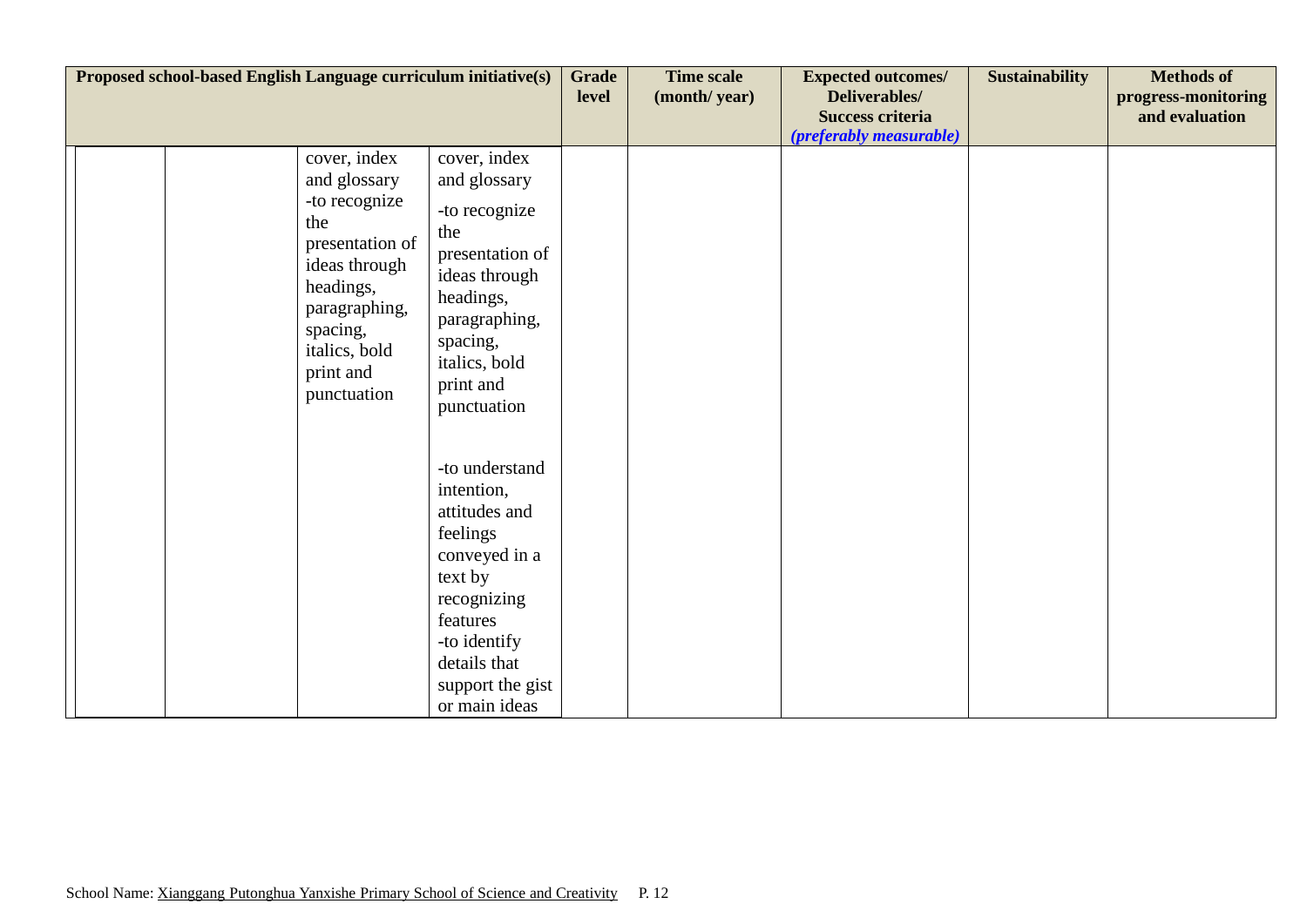| Proposed school-based English Language curriculum initiative(s) |                                    |                                                                                                                                                                                                                                                                                                                                                                                                                                                                              |                                                                                                                                                                                                                                                                                                                                                                                                                                                               |                                                                                                                                                                                                                                                                                                                                                                                                                                                                      | <b>Grade</b><br>level | <b>Time scale</b><br>(month/year) | <b>Expected outcomes/</b><br>Deliverables/<br><b>Success criteria</b> | <b>Sustainability</b> | <b>Methods of</b><br>progress-monitoring<br>and evaluation |
|-----------------------------------------------------------------|------------------------------------|------------------------------------------------------------------------------------------------------------------------------------------------------------------------------------------------------------------------------------------------------------------------------------------------------------------------------------------------------------------------------------------------------------------------------------------------------------------------------|---------------------------------------------------------------------------------------------------------------------------------------------------------------------------------------------------------------------------------------------------------------------------------------------------------------------------------------------------------------------------------------------------------------------------------------------------------------|----------------------------------------------------------------------------------------------------------------------------------------------------------------------------------------------------------------------------------------------------------------------------------------------------------------------------------------------------------------------------------------------------------------------------------------------------------------------|-----------------------|-----------------------------------|-----------------------------------------------------------------------|-----------------------|------------------------------------------------------------|
|                                                                 | <b>Target</b><br>writing<br>skills | -to gather and<br>share<br>information<br>and ideas by<br>using strategies<br>such as<br>brainstorming,<br>questioning<br>and<br>interviewing<br>-to plan and<br>organize<br>information,<br>and express<br>own ideas and<br>feelings by<br>identifying<br>purpose and<br>audience for a<br>writing task;<br>deciding on the<br>sequence of<br>content<br>-to use<br>appropriate<br>formats,<br>conventions<br>and language<br>features when<br>writing a<br>variety of text | -to gather and<br>share<br>information<br>and ideas by<br>using<br>strategies such<br>as<br>brainstorming,<br>questioning<br>and<br>interviewing<br>-to plan and<br>organize<br>information,<br>and express<br>own ideas and<br>feelings by<br>identifying<br>purpose and<br>audience for a<br>writing task;<br>deciding on the<br>sequence of<br>content<br>- to use<br>appropriate<br>formats,<br>conventions<br>and language<br>features when<br>writing a | -to gather and<br>share<br>information<br>and ideas by<br>using<br>strategies such<br><b>as</b><br>brainstorming,<br>questioning<br>and<br>interviewing<br>-to plan and<br>organize<br>information,<br>and express<br>own ideas and<br>feelings by<br>identifying<br>purpose and<br>audience for a<br>writing task;<br>deciding on the<br>sequence of<br>content<br>- to use<br>appropriate<br>formats,<br>conventions<br>and language<br>features when<br>writing a |                       |                                   | (preferably measurable)                                               |                       |                                                            |
|                                                                 |                                    | types                                                                                                                                                                                                                                                                                                                                                                                                                                                                        | variety of text                                                                                                                                                                                                                                                                                                                                                                                                                                               | variety of text                                                                                                                                                                                                                                                                                                                                                                                                                                                      |                       |                                   |                                                                       |                       |                                                            |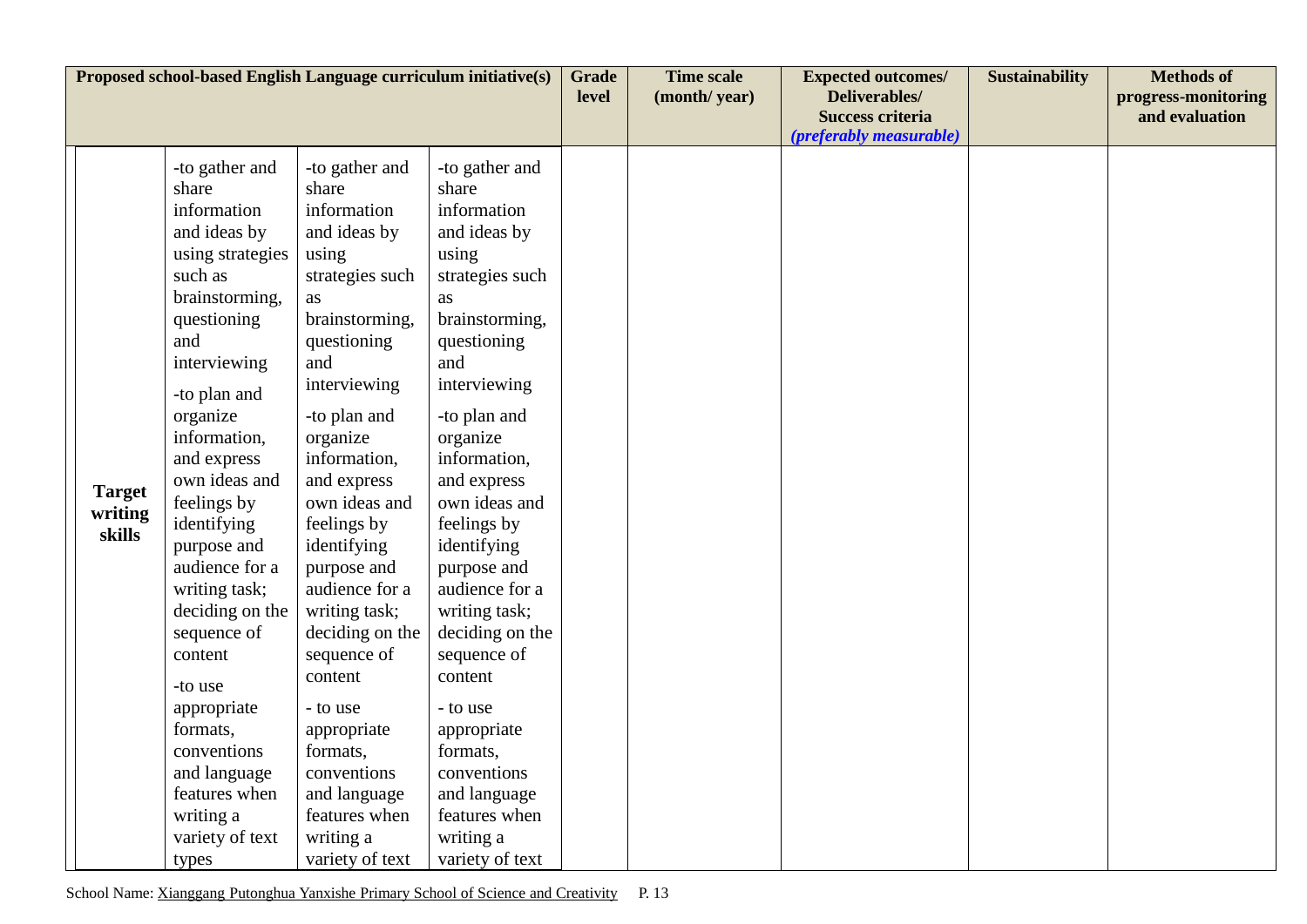| Proposed school-based English Language curriculum initiative(s)                                                                                                              |                                                                                                                                                                                                     |                                                                                                                                                                                                                                                                                                           | <b>Grade</b><br>level | <b>Time scale</b><br>(month/year) | <b>Expected outcomes/</b><br>Deliverables/<br><b>Success criteria</b><br>(preferably measurable) | <b>Sustainability</b> | <b>Methods of</b><br>progress-monitoring<br>and evaluation |
|------------------------------------------------------------------------------------------------------------------------------------------------------------------------------|-----------------------------------------------------------------------------------------------------------------------------------------------------------------------------------------------------|-----------------------------------------------------------------------------------------------------------------------------------------------------------------------------------------------------------------------------------------------------------------------------------------------------------|-----------------------|-----------------------------------|--------------------------------------------------------------------------------------------------|-----------------------|------------------------------------------------------------|
| -to present<br>writing using<br>appropriate<br>layout and<br>visual support<br>such as<br>illustrations,<br>tables and<br>charts                                             | types<br>-to present<br>writing using<br>appropriate<br>layout and<br>visual support<br>such as<br>illustrations,<br>tables and<br>charts<br>-to write<br>paragraphs<br>which develop<br>main ideas | types<br>-to present<br>writing using<br>appropriate<br>layout and<br>visual support<br>such as<br>illustrations,<br>tables and<br>charts<br>-to write<br>paragraphs<br>which develop<br>main ideas<br>-to present<br>main and<br>supporting<br>ideas, and<br>where<br>appropriate<br>with<br>elaboration |                       |                                   |                                                                                                  |                       |                                                            |
| <b>Contribution of other KLA teachers</b><br>G.S. teachers will provide content support and assist the<br>core team in developing the unit plans and learning<br>activities. |                                                                                                                                                                                                     |                                                                                                                                                                                                                                                                                                           |                       |                                   |                                                                                                  |                       |                                                            |

(2) Purchasing printed books to promote literacy across the curriculum (LaC) and cater for learner diversity with equal emphasis on more able and less able students in respect of the Updated English Language Curriculum (Primary) under "Ongoing Renewal of the School Curriculum – Focusing, Deepening and Sustaining" for P.4-6